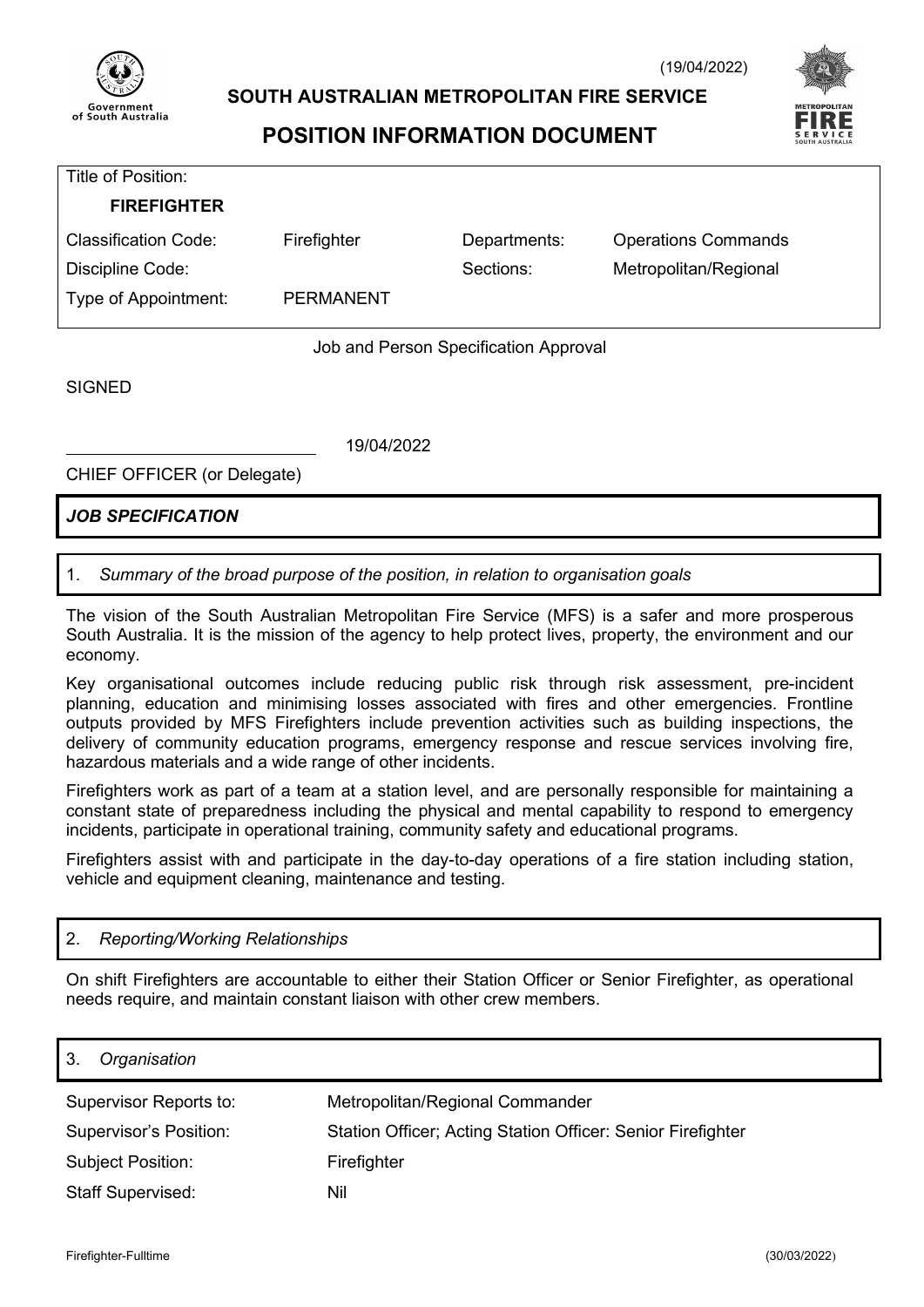# 4. *Special Conditions*

Prior to appointment and in accordance with the *Child Safety (Prohibited Persons) Act 2016* successful applicants must show evidence of holding a valid Working with Children Check prior to being offered employment.

In accordance with the *Emergency Management (Metropolitan Fire Service Workers Vaccination) (Covid 19) Direction 2022* all MFS personnel must be fully vaccinated against COVID-19.

Firefighters commence employment as a Trainee Firefighter and begin an intensive Recruit Training program.

At time of application, applicants must hold a current and valid C Class (Car) driver's licence. Probationary/provisional driver's licences are not acceptable.

While a C Class driver's licence is the minimum requirement to apply for a position, it is a condition of appointment that you obtain your MR driver's licence at your own expense prior to the commencement of the recruit course. Time will be afforded to applicants during the recruitment process to obtain the MR driver's licence.

During the first year of employment, successful applicants will be required to obtain and show evidence of an upgrade to a Heavy Rigid (HR) class licence. Upgrading to a HR class licence will be at the Firefighter's own expense. In the event that a Firefighter does not attain a HR licence in the first 12 months, he/she will not be able to progress to Third Class Firefighter rank until such time as evidence of a HR licence is produced.

Following graduation from Recruit Training, newly appointed Firefighters commence a period of probation. Permanency will be offered subject to assessment and satisfactory performance during the probationary period.

Enrolment and progression in the Firefighter and Advanced Firefighter Staff Development Program is mandatory. Firefighters may then choose to participate in further leadership and development programs in order to contest promotion to higher ranks.

Firefighters must be prepared to perform in any MFS Firefighting position located within the State. This may require relocation of residence.

Firefighters must adhere to all directions applied by the Chief Officer.

Firefighters must be prepared to adopt the endorsed medical and wellness assessments when required, and Firefighters must maintain a high standard of physical, mental and emotional fitness necessary to satisfactorily perform the role of a Firefighter.

Firefighters must be prepared to abide by any mandatory drug and alcohol testing protocols implemented to support MFS wellness initiatives.

Firefighters are required to maintain appropriate standards of personal appearance. The MFS places restrictions on the wearing of jewellery and facial hair as they impact on firefighter safety at operational incidents. Visible tattoos must not be excessive or offensive to recognised standards of decency or reflect adversely on the professional image the community expects from employees serving in the MFS.

# **Operations Command Metropolitan**

Firefighters, work on average, forty-two (42) hours per week, two (2) of which are paid overtime and two (2) of which accrue and are taken with normal recreation entitlements (on a roster system).

The shift cycle for positions located in the metropolitan area is worked in two shifts in each twenty-four (24) hours:

Day shift of ten (10) hours from 0800 to 1800 hours and night shift of fourteen (14) hours from 1800 to 0800 hours.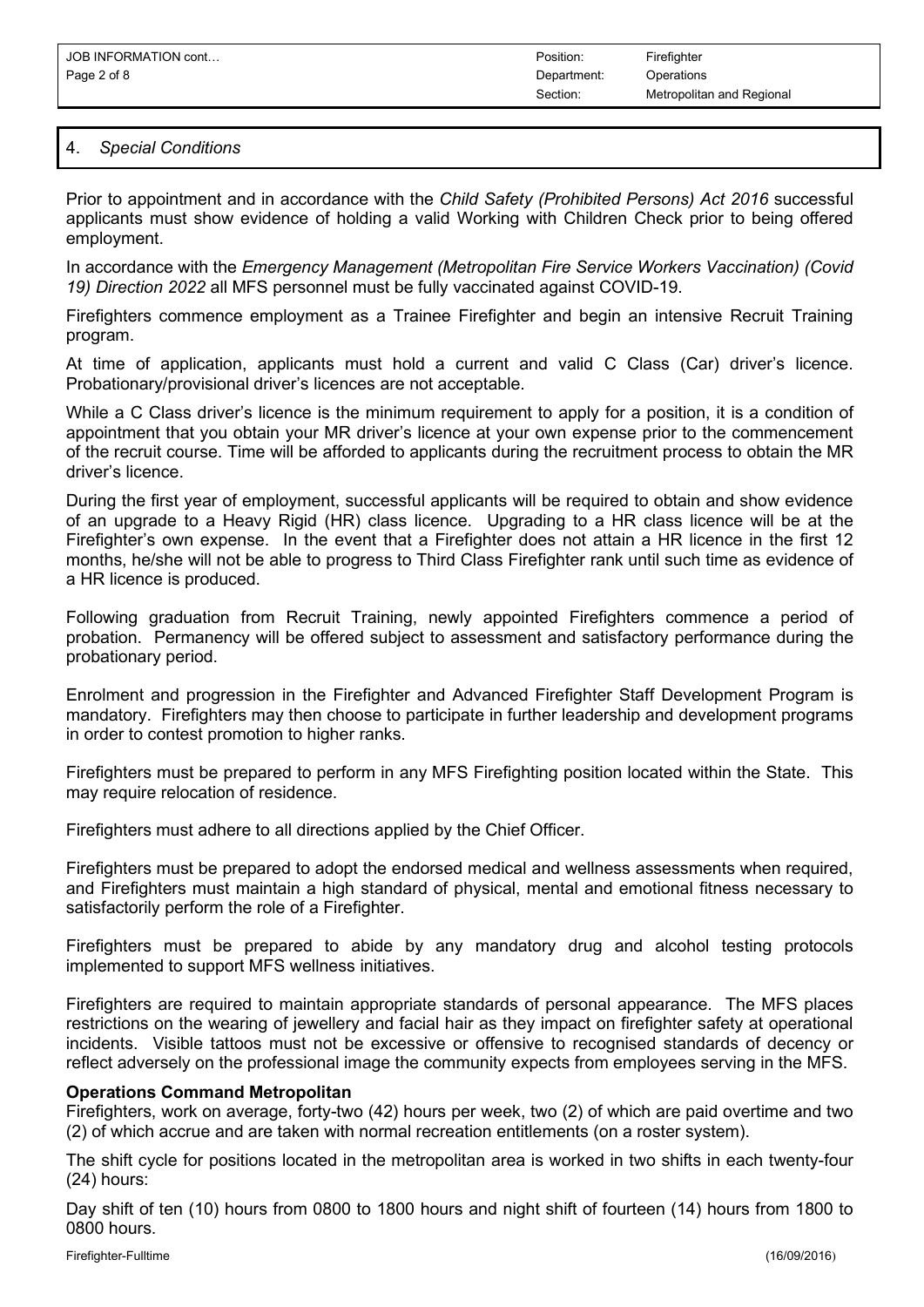| JOB INFORMATION cont | Position:   | Firefighter               |
|----------------------|-------------|---------------------------|
| Page 3 of 8          | Department: | Operations                |
|                      | Section:    | Metropolitan and Regional |

In each eight (8) day cycle the duty cycle for each particular shift of personnel is as follows:

Two (2) day shifts of duty followed by two (2) night shifts followed by four (4) days off duty.

# **Operations Command Regional**

The shift cycle for positions located at Port Pirie is currently 24 hours on duty followed by 72 hours off duty. New recruits appointed to Port Pirie will be for a minimum of five (5) years.

Positions located at Mount Gambier currently work an average of forty (40) hours per week, two (2 hours) of which are paid as overtime. Hours of duty are Day-work 0830 hours to 1630 hours, generally worked Monday to Friday of each week. New recruits appointed to Mount Gambier will be for a minimum of five (5) years

#### 5. *Statement of Key Outcomes and Associated Activities*

#### **OUTCOMES**

Firefighters make direct contributions to the Fire Service's mission to protect life, property, the environment and our economy from fire and other emergencies. Not only providing high quality response to emergencies but also taking pro-active measures such as identifying risks to the community and taking part in effective preventative and educational programs.

# **OUTPUTS**

*Key frontline programs that firefighters contribute to are Prevention, Response, Operational Quality and Recovery. Firefighters perform the following roles:*

**Prevention** – Firefighters contribute to the minimising the frequency and impact of emergencies by participating in community safety activities that include but are not limited to:

- visiting buildings and areas of potential hazards to identify risks and familiarise themselves with access points, location of water supplies and other features to assist in the mitigation of the hazard;
- assisting in the inspection of buildings for hazards and compliance with fire regulations under supervision;
- participating in the testing of fixed firefighting installations and hydrant booster systems;
- participating in community safety education information sessions;
- working with diverse communities to reduce the frequency and minimise the impact of fire and other emergencies; and
- responding to requests for information from community groups.

**Response** – MFS (on-station) Firefighters are required to develop effective situational awareness of the conditions and risk factors present at operational incidents by:

- analysing evident incident information;
- identifying and evaluating risks present; and
- evaluating the suitability and effectiveness of available firefighting equipment.

MFS (on-station) Firefighters respond to rapidly developing urban fires and are frequently required to undertake offensive structural firefighting operations. Offensive firefighting involves:

- Responding quickly to confirmed fires;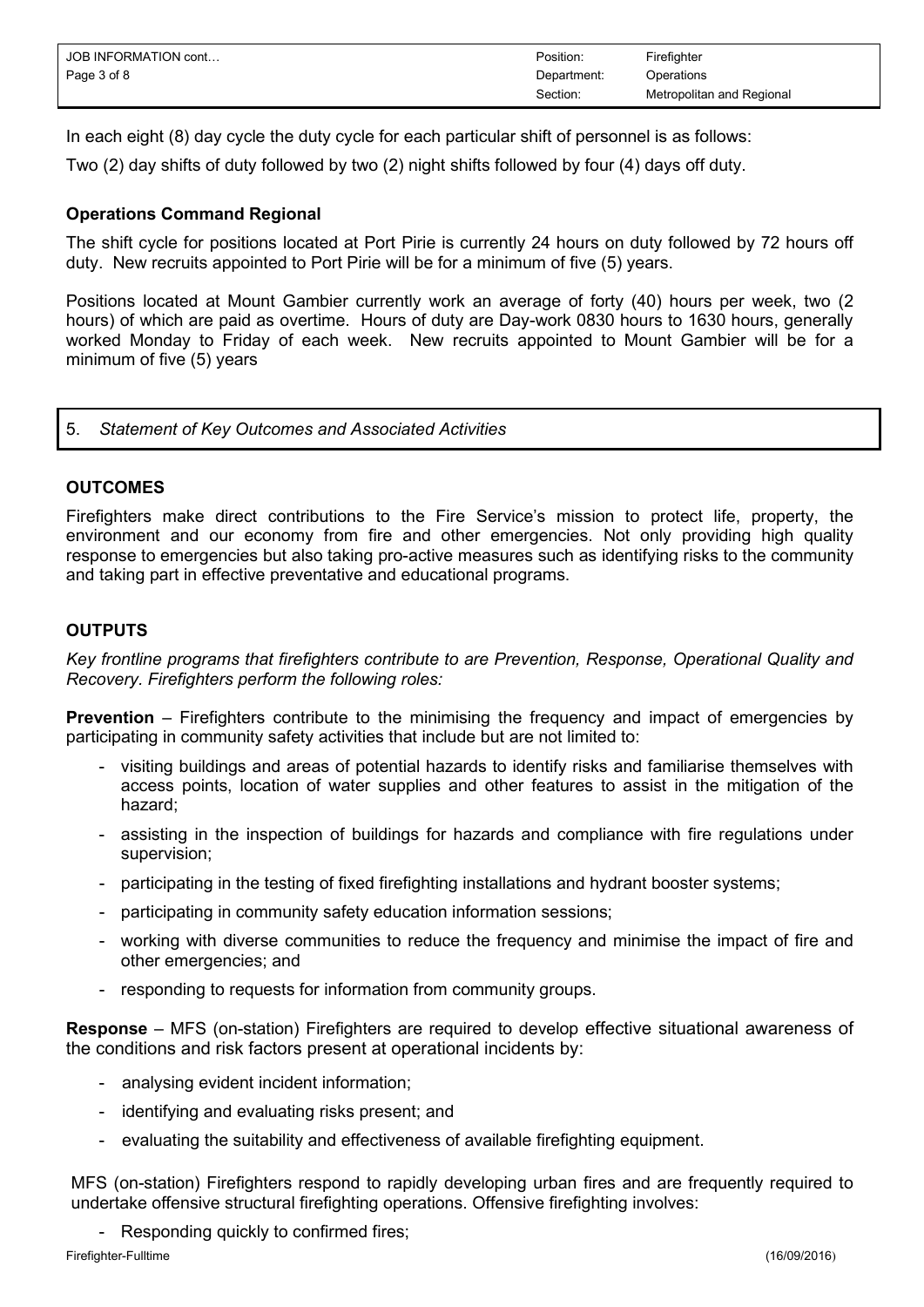- Quickly and accurately identifying and interpreting critical fireground cues and factors both inside and outside of structures involved in fire;
- Using a significant array of tools and specialist equipment to make safe entry or access to structures involved in fire;
- Performing complex tasks within low-time, high risk environments encountered within burning structures. These include maintaining situational awareness by reading smoke, fire and structural cues, and performing search and rescue, fire control, extinguishment and salvage tasks;
- Operating pumps and hoses to ensure firefighting water supply is provided and maintained;

MFS Firefighters also help protect our community, environment and economy by undertaking defensive firefighting operations and by responding to a range of other emergencies. These response roles include:

- responding efficiently, effectively and within specified timelines, to incidents including reports of fire, confirmed fires, rescues, fire alarms and calls for assistance;
- responding to and safely normalising incidents that involve the deliberate or accidental release of hazardous materials;
- driving and operating fire appliances and other MFS emergency vehicles;
- utilising road maps, building plans and other site plans;
- rescuing persons from dangerous situations and providing casualty assistance and first aid as required;
- developing effective and dynamic situational awareness of incident conditions and risk factors;
- ensuring compliance with the supervisor's instructions, the Incident Action Plan and orders issued;
- maintaining personal safety at all times, including the use of Personal Protective Equipment in accordance with direction and compliance with work health safety and welfare WHS&W responsibilities and control measures;
- monitoring personal operational fatigue and emotional wellbeing;
- effectively operating a range of equipment and technology and radio communication procedures and equipment;
- using safe work practises and procedures in dangerous and hostile environments; and
- working with other emergency services and public safety organisations.

**Operational Quality** - Firefighters contribute to the ongoing review and improvement of MFS operational performance by:

- participating in the debrief and post-incident analysis process;
- helping to evaluate the effectiveness of training programs;
- evaluating the suitability and effectiveness of available firefighting equipment;
- evaluating the suitability and effectiveness of equipment manuals;
- contributing to the review of Standard Operational Procedures (SOPs) and Service Administrative Procedures (SAPs).

**Recovery** - Firefighters help minimise the social and economic costs of emergencies by:

- providing care to members of the public in distress;
- participating in relevant post incident welfare recovery activities involving the MFS and the community;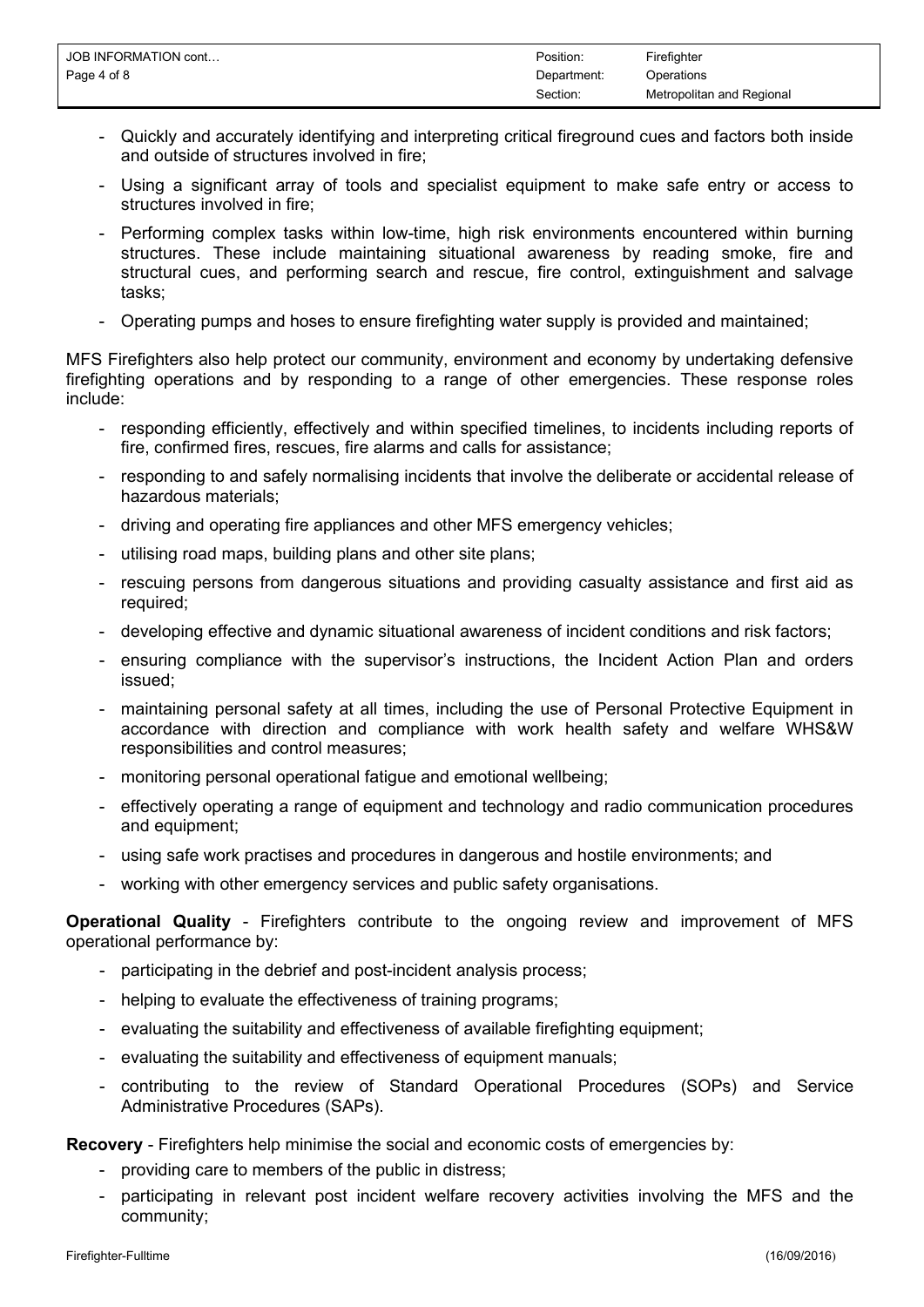| JOB INFORMATION cont | Position:   | Firefighter               |
|----------------------|-------------|---------------------------|
| Page 5 of 8          | Department: | Operations                |
|                      | Section:    | Metropolitan and Regional |

- preserving the incident scene for fire investigation;
- protecting property during and after incidents;
- assisting in recovery and salvage operations that reduce economic loss to the community; and
- standing by after an incident (fire watch).

#### **INPUTS**

*Firefighters contribute to key MFS operational support programs that improve the quality and efficiency of the MFS and provide value to the public.*

**Preparedness** – Firefighters help ensure the MFS is better prepared to protect the South Australian community by:

- developing and maintaining required skills and knowledge and completing required Staff Development Framework programs;
- maintaining physical, mental and emotional fitness;
- maintaining own personal protective equipment and uniform to organisational standards;
- assisting with the maintenance and cleanliness of stations, buildings and environs; and
- performing regular maintenance and safety testing of MFS vehicles and equipment.

**Governance and Public Value** – Firefighters help ensure the MFS meets the community's expectations of service quality by:

- ensuring personal compliance with the *Fire and Emergency Services Act 2005* (as amended), MFS Policies, SOPs, SAPs, Service Directives, Memoranda and all other relevant legislative requirements.
- completing appropriate forms and reports.
- contributing to appropriate security practices and procedures by assisting with the monitoring of MFS external and internal environments including the access of authorised personnel to specific areas.
- ensuring Emergency Services Sector Strategic Work Health and Safety & Injury Management (WHS&IM) System and the agency's WHS&IM Policy and supporting procedures are communicated to all employees in delegated area of responsibility; requirements are implemented within area of responsibility; and contribute to policy and procedure reviews and the development of WHSW&IM objectives in the Business Plan; and provide feedback on WHS performance to senior management.
- complying with current legislation and internal policies on Equal Opportunity and Work Health Safety and Welfare, the *Public Sector Act 2009*.
- following direction from senior officers and compliance with the MFS Code of Conduct and the Code of Ethics for the South Australian Public Sector.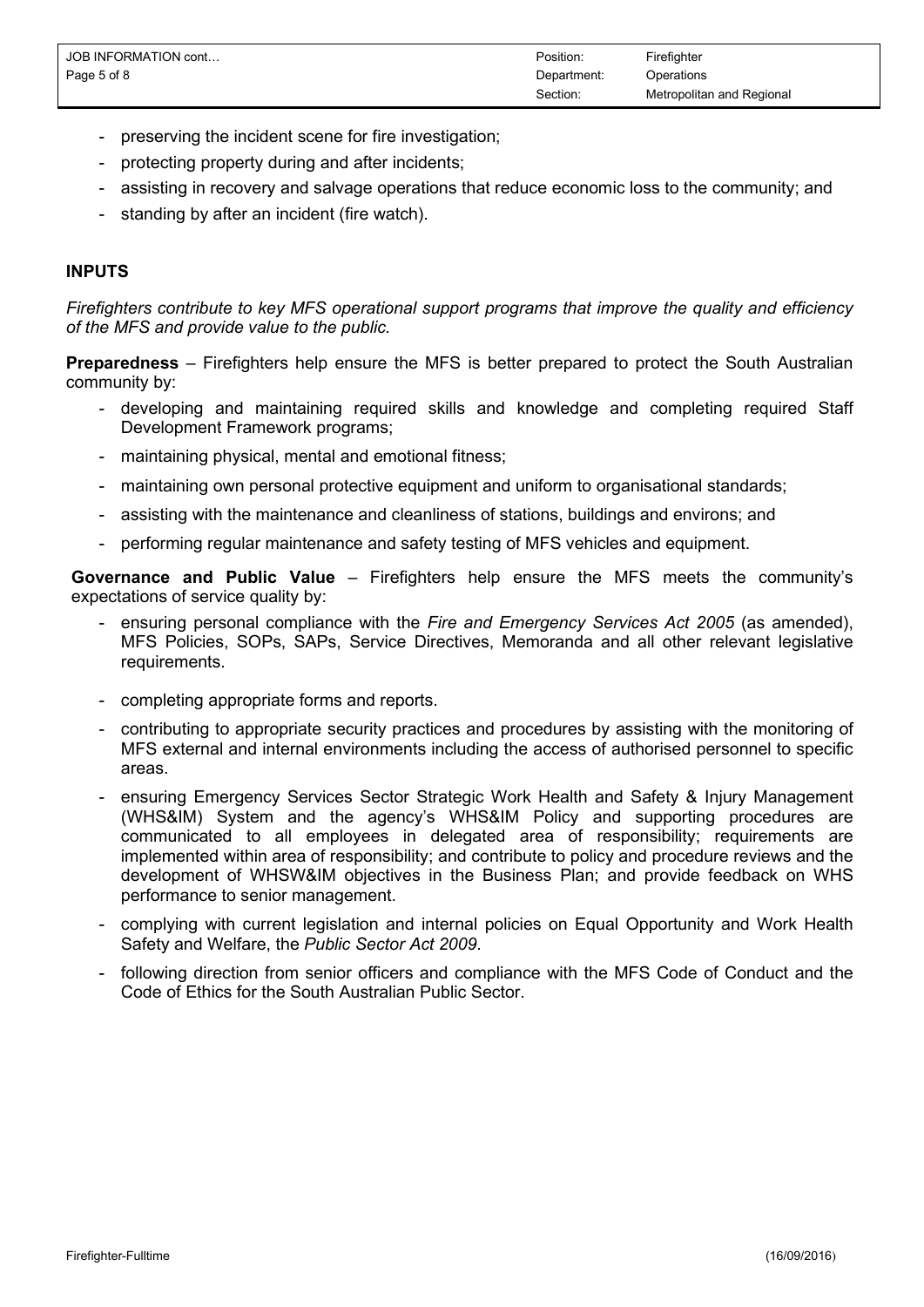*PERSON SPECIFICATION*

**Essential Minimum Requirements** (Those characteristics considered absolutely necessary.)

*Educational/Vocational Qualifications/Competencies/Training Requirements*

- Be an Australian Citizen or Permanent resident.
- At time of application possess a current and valid C Class (Car) driver's licence. Probationary/provisional driver's licences are not acceptable. (Refer special conditions for further information regarding Medium Rigid [MR] and Heavy Rigid [HR] driver's licence.)

*Personal Abilities/ Aptitudes/Skills*

#### **Knowledge and potential to learn and understand:**

- Ability and willingness to learn new skills and solve problems in an innovative and logical manner.
- Ability to interpret and apply legislation, policies and processes.
- Literacy and numeracy skills to successfully complete Certificate IV level training.
- Knowledge of the operational and non-operational roles of a Firefighter.
- Ability to effectively use current information technology including the application of Microsoft Office Suite, including Word and Outlook.

# **Ability to master and perform required competencies and skills**

- Ability to acquire skills, knowledge and competence.
- Ability to work at heights, in hot and humid conditions and in confined spaces.
- Ability to work for extended periods wearing compressed air breathing apparatus and personal protective equipment.
- Ability to maintain required levels of fitness and capability to perform physically demanding tasks.
- Ability to maintain very high standards of personal behaviour and discipline in a personal and professional context.

#### **Ability to communicate with others:**

- Ability to communicate effectively and apply sound interpersonal skills with a variety of audiences.
- Ability to conduct information sessions with community groups.
- Ability to demonstrate compassion and show empathy with colleagues and the public during and after an emergency situation.
- Ability to compile and write accurate reports.

# **Ability to solve problems and make decisions:**

- Ability to use initiative and judgment.
- Ability to analyse situations and predict likely outcomes.
- Ability to make appropriate decisions.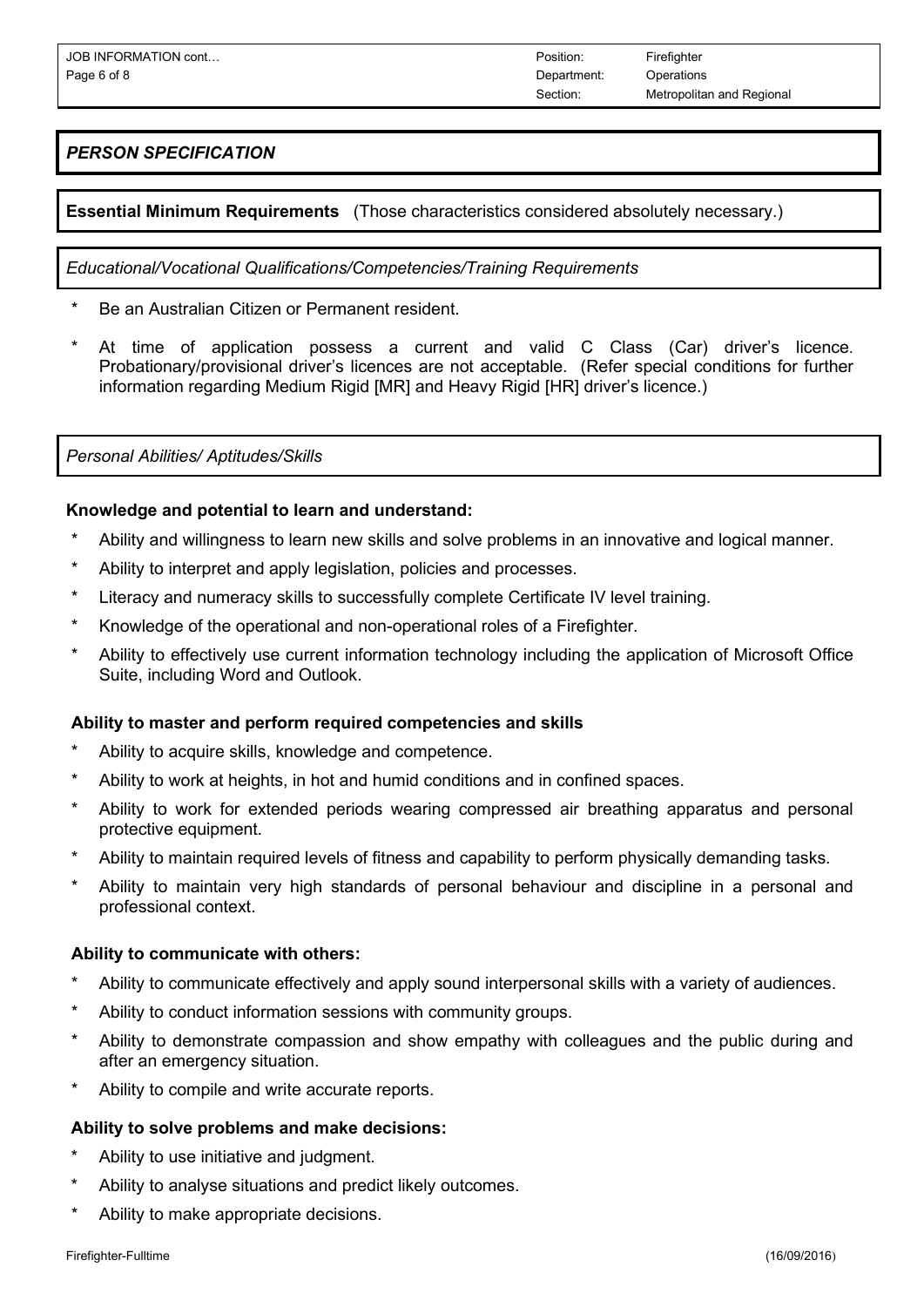| JOB INFORMATION cont | Position:   | Firefighter               |
|----------------------|-------------|---------------------------|
| Page 7 of 8          | Department: | Operations                |
|                      | Section:    | Metropolitan and Regional |

### **Ability to create effective working relationships with others and in teams:**

- Ability to work effectively as a member of a team in a variety of situations and with people from diverse backgrounds.
- \* Ability to undertake all duties and operate equipment in a safe and effective manner.
- Ability to perform duties in a courteous and professional manner.

#### **Work and organisational skills**

- \* An understanding of customer service principles in an emergency service organisation.
- \* Ability to follow rules, direction and orders.
- \* Persistence and patience.
- \* Ability to undertake manual and repetitive tasks.

#### **Personality and motivation**

- Ability to work with commitment, motivation, honesty, integrity and fairness.
- \* Ability to act ethically and honestly.
- \* Ability to manage personal emotional states.
- Ability to maintain self-motivation and work involvement.
- \* An awareness and commitment to the principles that govern behaviour:
	- Equal Opportunity;
	- Harassment and Bullying; and
	- Work Health and Safety (WHS)
- Demonstrate confidence and healthy self-efficacy.
- Persistence and willingness to undertake and finish difficult tasks.